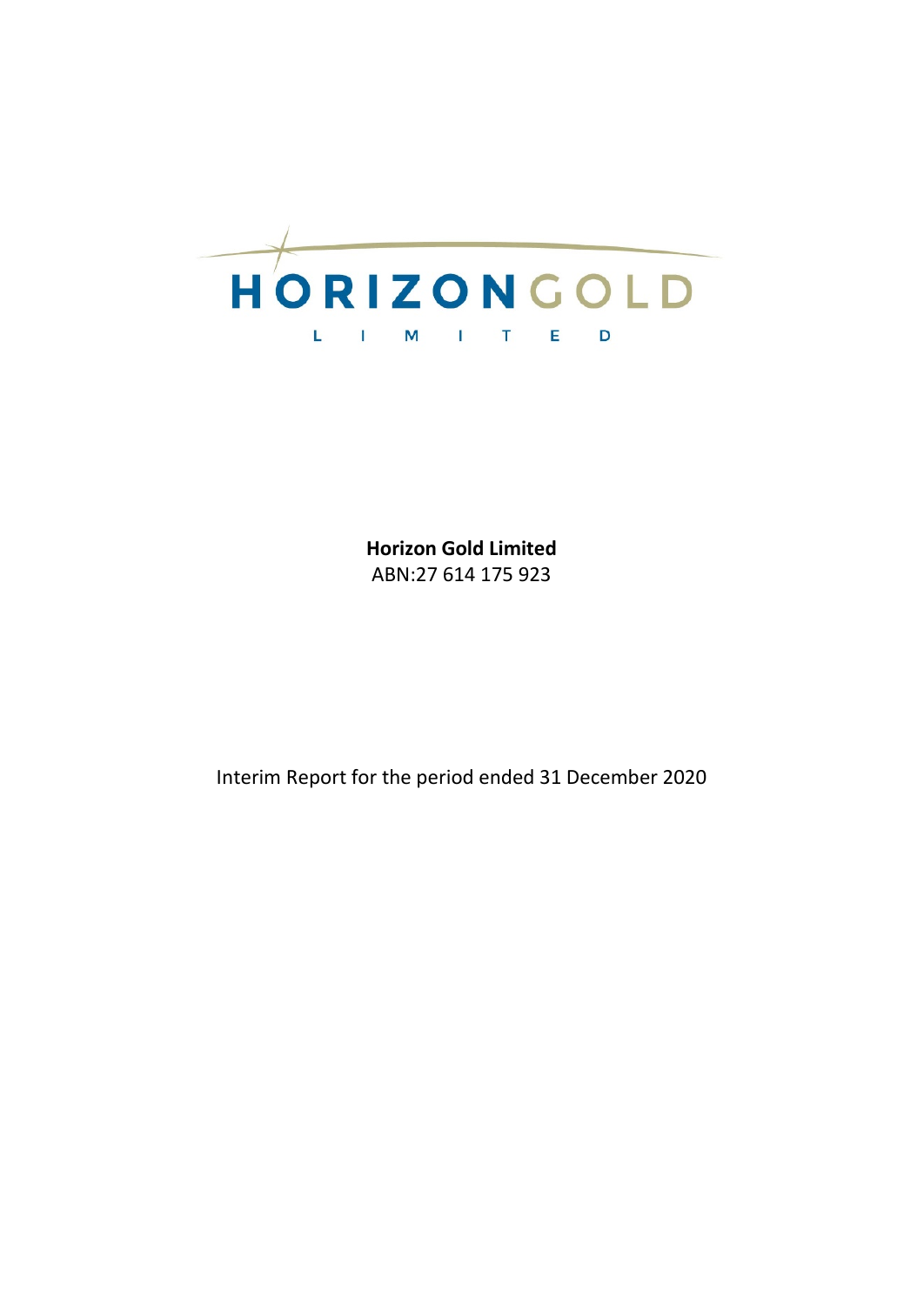# **Horizon Gold Limited**

# **Interim Financial Report For the period ended 31 December 2020**

## **Contents**

|                                                | Page |
|------------------------------------------------|------|
|                                                |      |
| Directors report                               | っ    |
| Auditors independence declaration              | 6    |
| Independent auditors review report             |      |
| Directors' declaration                         | 9    |
| <b>Financial Statements</b>                    |      |
| Consolidated statement of comprehensive income | 10   |
| Consolidated statement of financial position   | 11   |
| Consolidated statement of changes in equity    | 12   |
| Consolidated statement of cash flows           | 13   |
| Notes to the interim financial statements      | 14   |
|                                                |      |

This interim financial report does not include all the notes of the type normally included in an annual financial report. Accordingly, this report is to be read in conjunction with the annual report for the year ended 30 June 2020 and any public announcements made by Horizon Gold Limited during the interim reporting period in accordance with the continuous disclosure requirements of the Corporation Act 2001.

The financial statements in this interim financial report are for Horizon Gold Limited and its wholly owned subsidiary Gum Creek Gold Mines Pty Ltd (formerly Panoramic Gold Pty Ltd).

The interim financial report is presented in Australian dollars.

Horizon Gold Limited is a Company limited by shares, incorporated and domiciled in Australia.

The Company's registered office is:

Horizon Gold Limited Unit 5, 78 Marine Terrace Fremantle WA 6160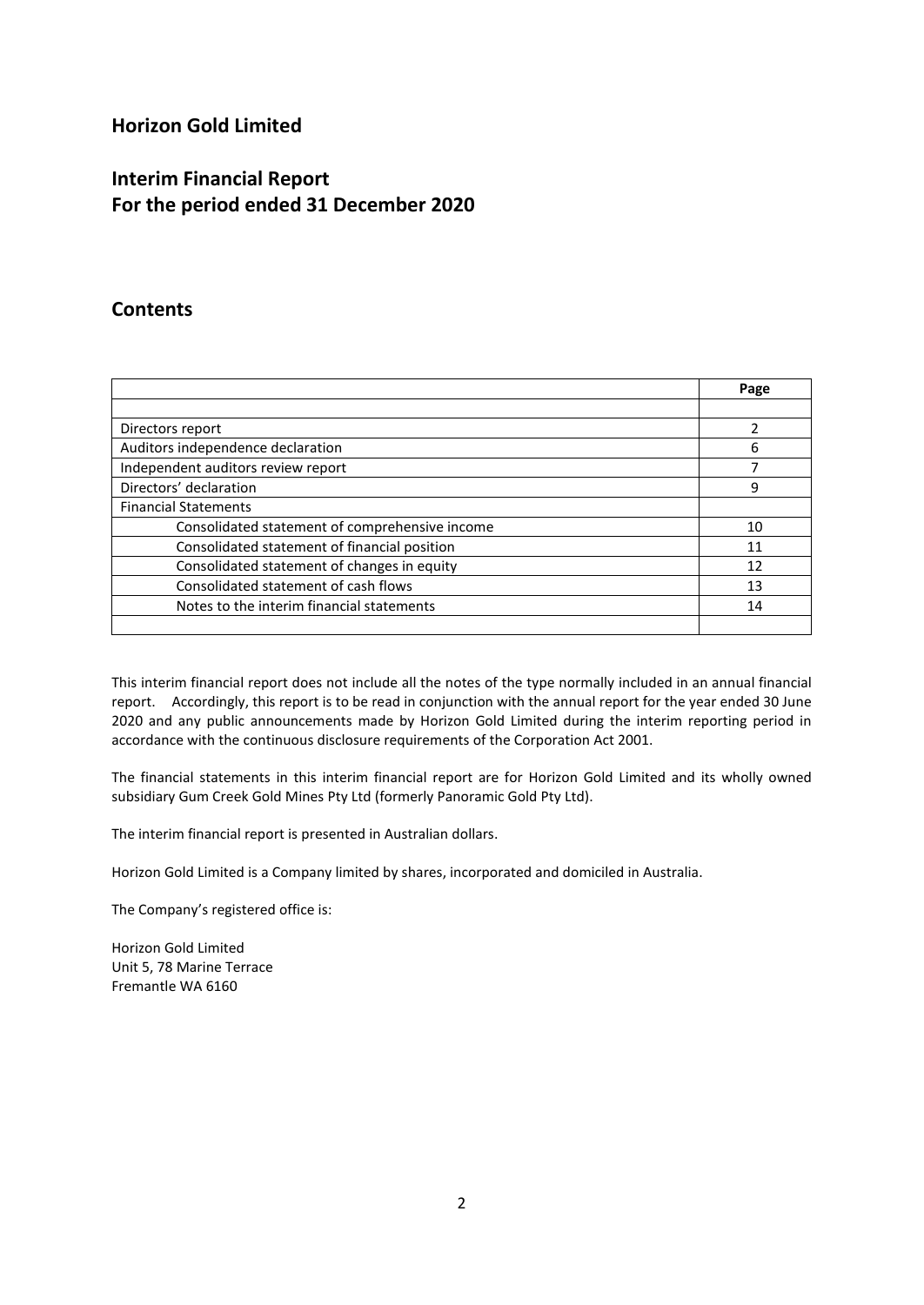#### **Directors' Report**

The directors present their report on the consolidated entity consisting of Horizon Gold Limited (or "the Company") and the entity it controlled at the end of, or during, the interim period ended 31 December 2020.

#### **Directors**

The names of the directors of the Company during the period and until the date of this report are as below. Directors were in office for the entire interim period unless otherwise stated.

Peter Sullivan (appointed 7 July 2020) Leigh Ryan (appointed 14 December 2020) James Sullivan Dugald Morrison Peter Venn Paul Bennett (resigned 6 July 2020)

#### **Company secretary**

Trevor O'Connor

#### **Operating and Financial Review**

#### *Operating Result for the Period*

The consolidated entity recorded a loss after tax for the interim period ended 31 December 2020 of \$339,000 (2019: \$1,125,000).

The results, in comparison to the previous corresponding period, reflect:

- a \$303,000 decrease in the Gum Creek Gold Project care and maintenance expensesto \$224,000 (2019: \$527,000); and
- a gain on the remeasurement of the Rehabilitation Provision Liability of \$287,000 as compared to a loss in the 2019 comparable period of \$218,000.

#### **Review of operations**

#### *Exploration and Evaluation Activities*

The tenements comprising the Gum Creek Gold Project are at various stages of exploration and development.

During the reporting period Horizon Gold Limited completed a total of 38 reverse circulation (RC) holes for 4,737 metres at the Swift and Swan North deposits.

In addition, during the period three highly experienced Archean gold geologists completed a full comprehensive review of the Gum Creek Gold Project exploration data. The key objective of the review was to target and prioritise exploration targets with a focus on immediate mineral resource growth.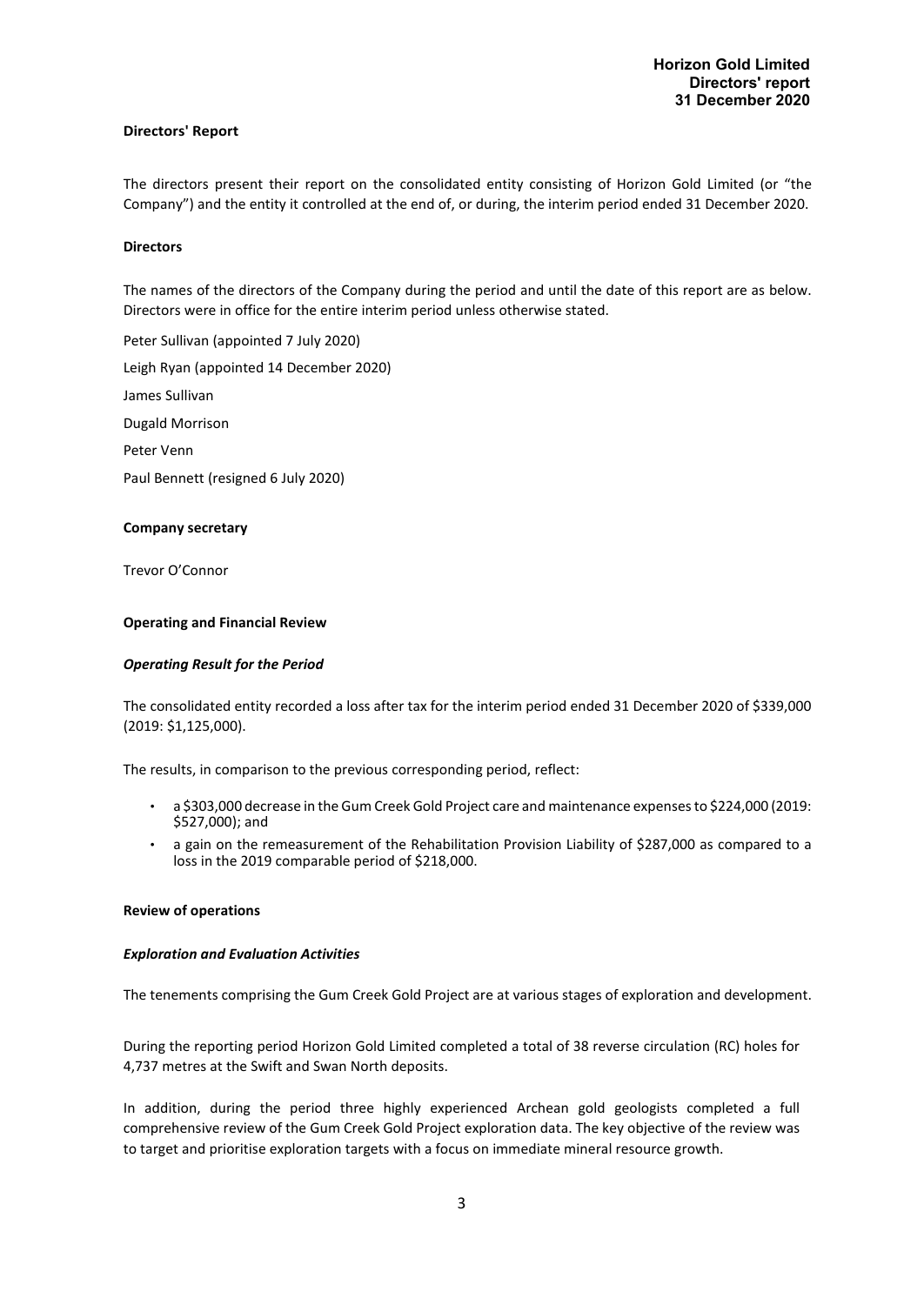The review generated 48 targets which have been ranked and prioritised based on mineralisation style, host rock type, structural control, metallurgy, target depth, and target grade. These targets were subsequently categorised as follows:

- nine existing mineral resources that can be upgraded and extended;
- twenty new mineral resource targets;
- thirteen advanced exploration targets; and
- six new greenfield exploration targets.

Further details of the exploration data review and target ranking, along with proposed drilling details will be announced during the next reporting period.

#### *Corporate Activities*

On 6 July 2020, Paul Bennett resigned as a non-executive director and on 7 July 2020 Peter Sullivan was appointed as a non-executive director and Chairman of the Company.

On 29 July 2020 the Company announced a renounceable one for seven rights entitlement issue at 30 cents each which resulted in 10,541,580 shares being issued on 2 September 2020 and funds raised of \$3,162,474.

On 25 August 2020 the Company repaid the short-term funding facility from Zeta Resources Limited in full totaling \$509,247 through the offset of part of Zeta's contribution for its Rights Entitlement Issue described above.

On 29 October 2020 the Company fully extinguished a \$316,267 debt from Panoramic Resources Limited (previously the parent entity of the Company) through the issue of 726,550 Horizon Gold Limited shares.

On 14 December 2020 Leigh Ryan commenced employment and was officially appointed as Managing Director of the Company.

#### **Interim Dividend**

No interim dividend was or has been declared for the period ended 31 December 2020 (2019: Nil).

#### **Subsequent events**

No matters or circumstances have occurred subsequent to period end that has significantly affected, or may significantly affect, the operations of the Group, the results of those operations or the state of affairs of the Group or economic entity in subsequent financial periods.

#### **Rounding**

The amounts contained in this report and in the interim financial report have been rounded to the nearest \$1,000 (where rounding is applicable) under the option available to the Company under *Australian Securities and Investments Commission Corporations (Rounding in Financial/Directors' Reports) Instrument 2016/191*, dated 24 March 2016.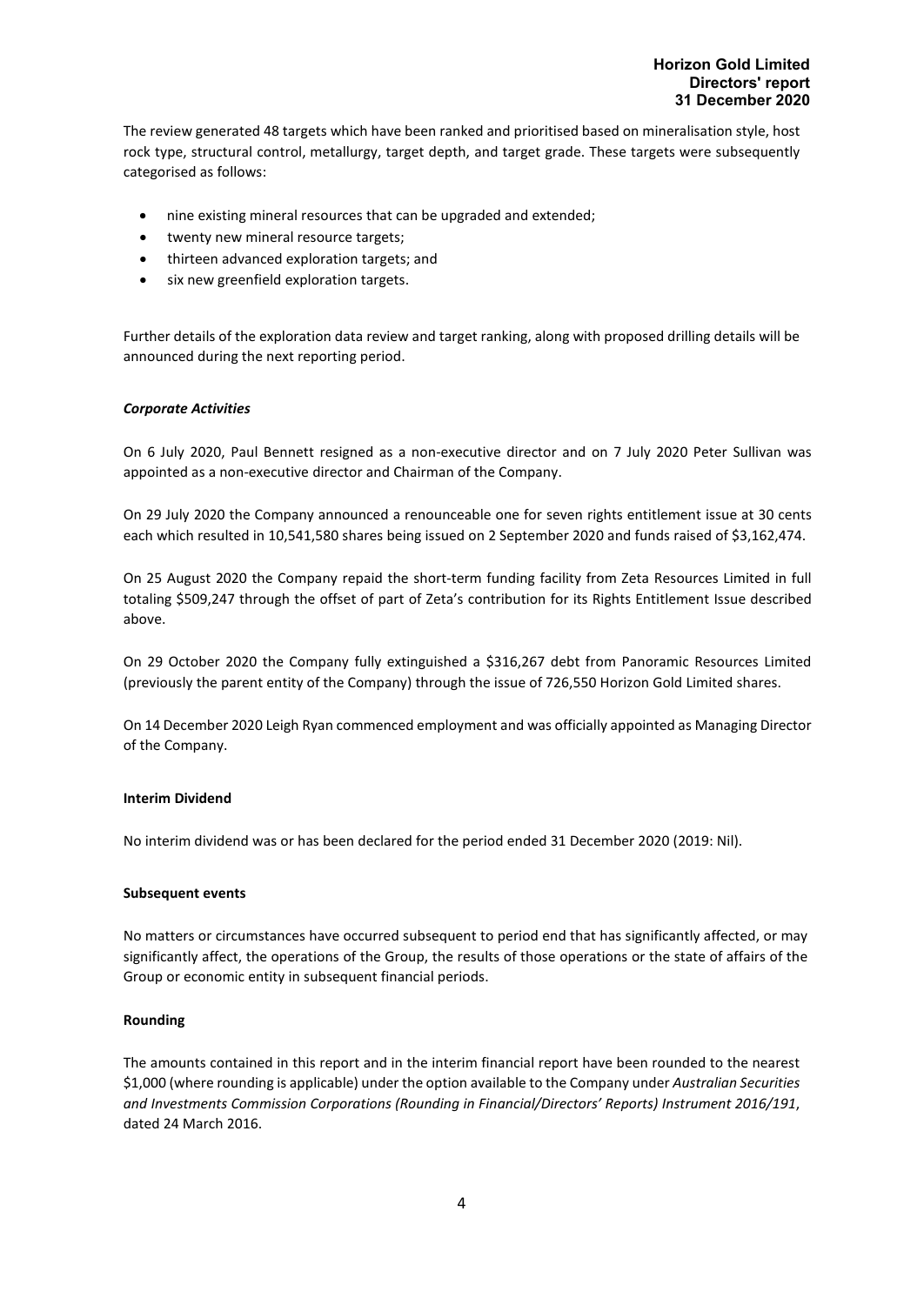### **Auditor Independence Declaration**

A copy of the auditor's independence declaration is set out on page 6.

Signed in accordance with a resolution of the directors.

Peter Sullivan

*Chairman*

Perth, 8 March 2021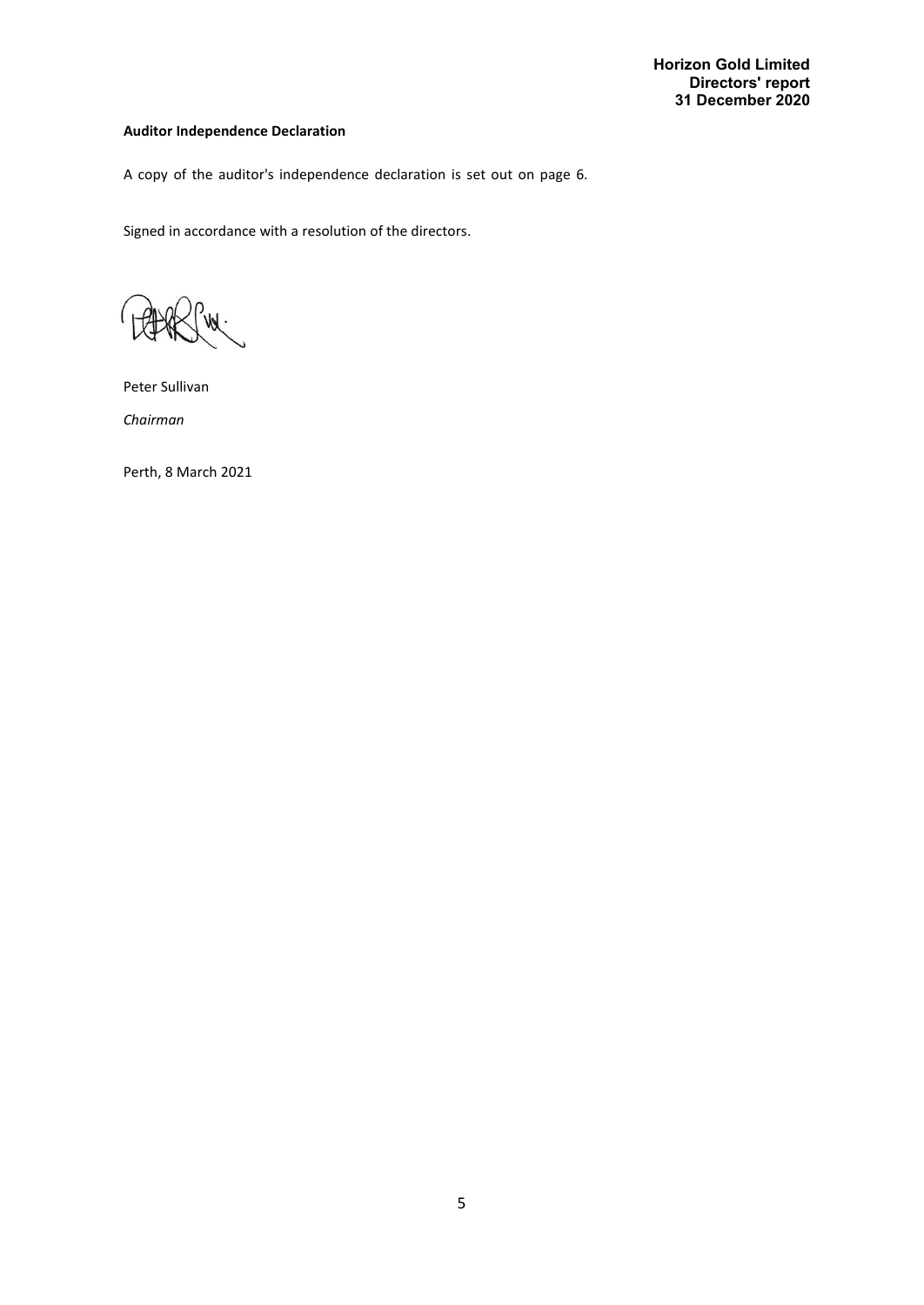

## **AUDITOR'S INDEPENDENCE DECLARATION**

As lead auditor for the review of the consolidated financial report of Horizon Gold Limited for the halfyear ended 31 December 2020, I declare that to the best of my knowledge and belief, there have been no contraventions of:

- a) the auditor independence requirements of the *Corporations Act 2001* in relation to the review; and
- b) any applicable code of professional conduct in relation to the review.

BMUY  $\ddot{\phantom{1}}$ 

**Perth, Western Australia 08 March 2021**

**B G McVeigh Partner**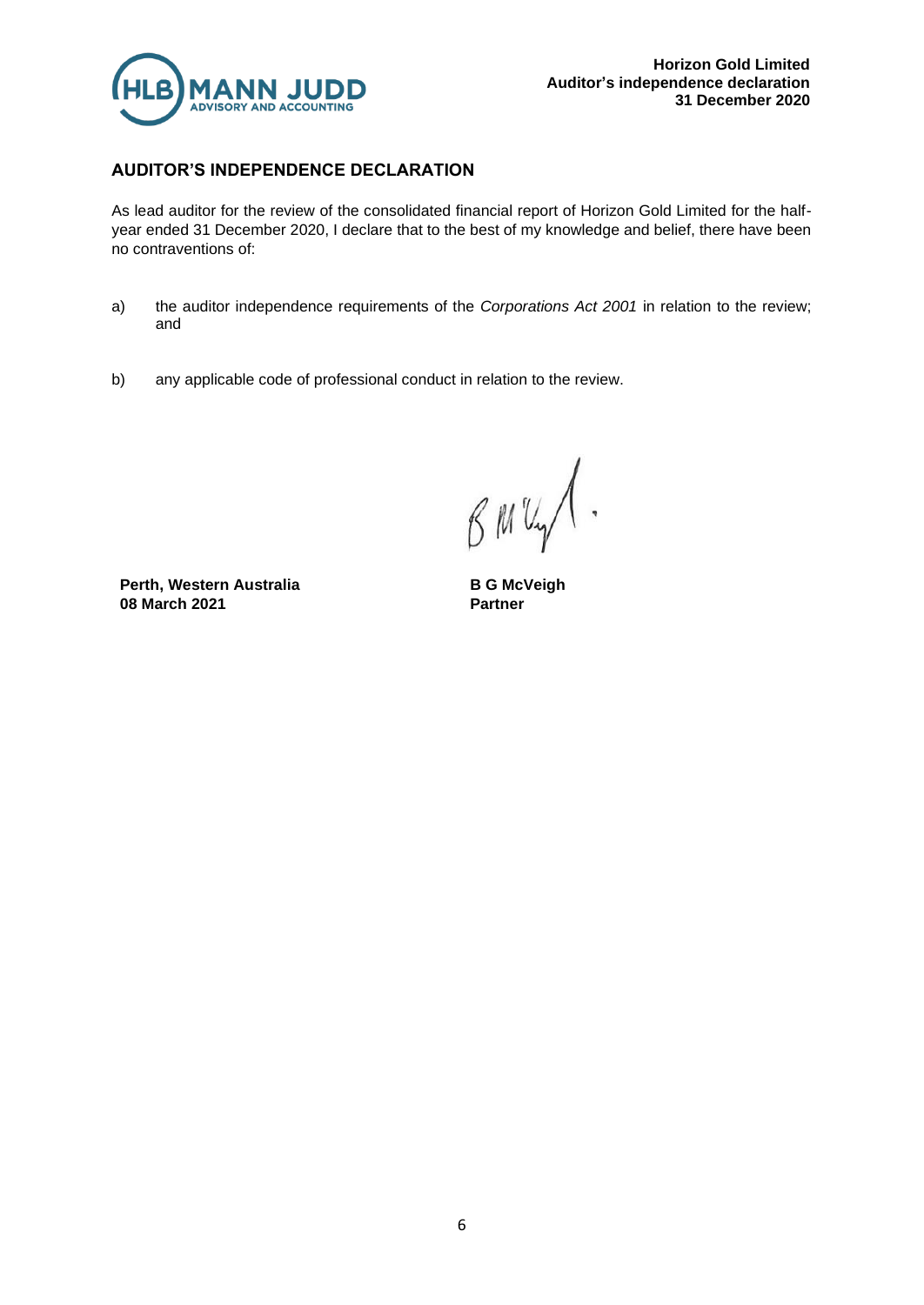

### **INDEPENDENT AUDITOR'S REVIEW REPORT**

To the members of Horizon Gold Limited

### **Report on the Condensed Half-Year Financial Report**

### *Conclusion*

We have reviewed the accompanying half-year financial report of Horizon Gold Limited ("the company") which comprises the condensed consolidated statement of financial position as at 31 December 2020, the condensed consolidated statement of comprehensive income, the condensed consolidated statement of changes in equity and the condensed consolidated statement of cash flows for the half-year ended on that date, notes comprising a summary of significant accounting policies and other explanatory information, and the directors' declaration, for the group comprising the company and the entities it controlled at the half-year end or from time to time during the half-year.

Based on our review, which is not an audit, we have not become aware of any matter that makes us believe that the half-year financial report of Horizon Gold Limited does not comply with the *Corporations Act 2001* including:

- (a) giving a true and fair view of the group's financial position as at 31 December 2020 and of its performance for the half-year ended on that date; and
- (b) complying with Accounting Standard AASB 134 *Interim Financial Reporting* and the *Corporations Regulations 2001*.

### *Basis for conclusion*

We conducted our review in accordance with ASRE *2410 Review of a Financial Report Performed by the Independent Auditor of the Entity*. Our responsibilities are further described in the *Auditor's responsibilities for the review of the financial report* section of our report. We are independent of the company in accordance with the auditor independence requirements of the *Corporations Act 2001* and the ethical requirements of the Accounting Professional and Ethical Standards Board's APES 110 *Code of Ethics for Professional Accountants (including Independence Standards)* (the Code) that are relevant to our audit of the annual financial report in Australia. We have also fulfilled our other ethical responsibilities in accordance with the Code.

### *Material uncertainty related to going concern*

We draw attention to Note 1(d) in the financial report, which indicates that a material uncertainty exists that may cast significant doubt on the group's ability to continue as a going concern. Our conclusion is not modified in respect of this matter.

### *Responsibility of the directors for the financial report*

The directors of the company are responsible for the preparation of the half-year financial report that gives a true and fair view in accordance with Australian Accounting Standards and the *Corporations*  Act 2001 and for such internal control as the directors determine is necessary to enable the preparation of the half-year financial report that gives a true and fair view and is free from material misstatement, whether due to fraud or error.

### hlb.com.au

HLB Mann Judd (WA Partnership) ABN 22 193 232 714

Level 4, 130 Stirling Street, Perth WA 6000 / PO Box 8124 Perth BC WA 6849 T: +61 (0)8 9227 7500 E: mailbox@hlbwa.com.au Liability limited by a scheme approved under Professional Standards Legislation.

HLB Mann Judd (WA Partnership) is a member of HLB International, the global advisory and accounting network.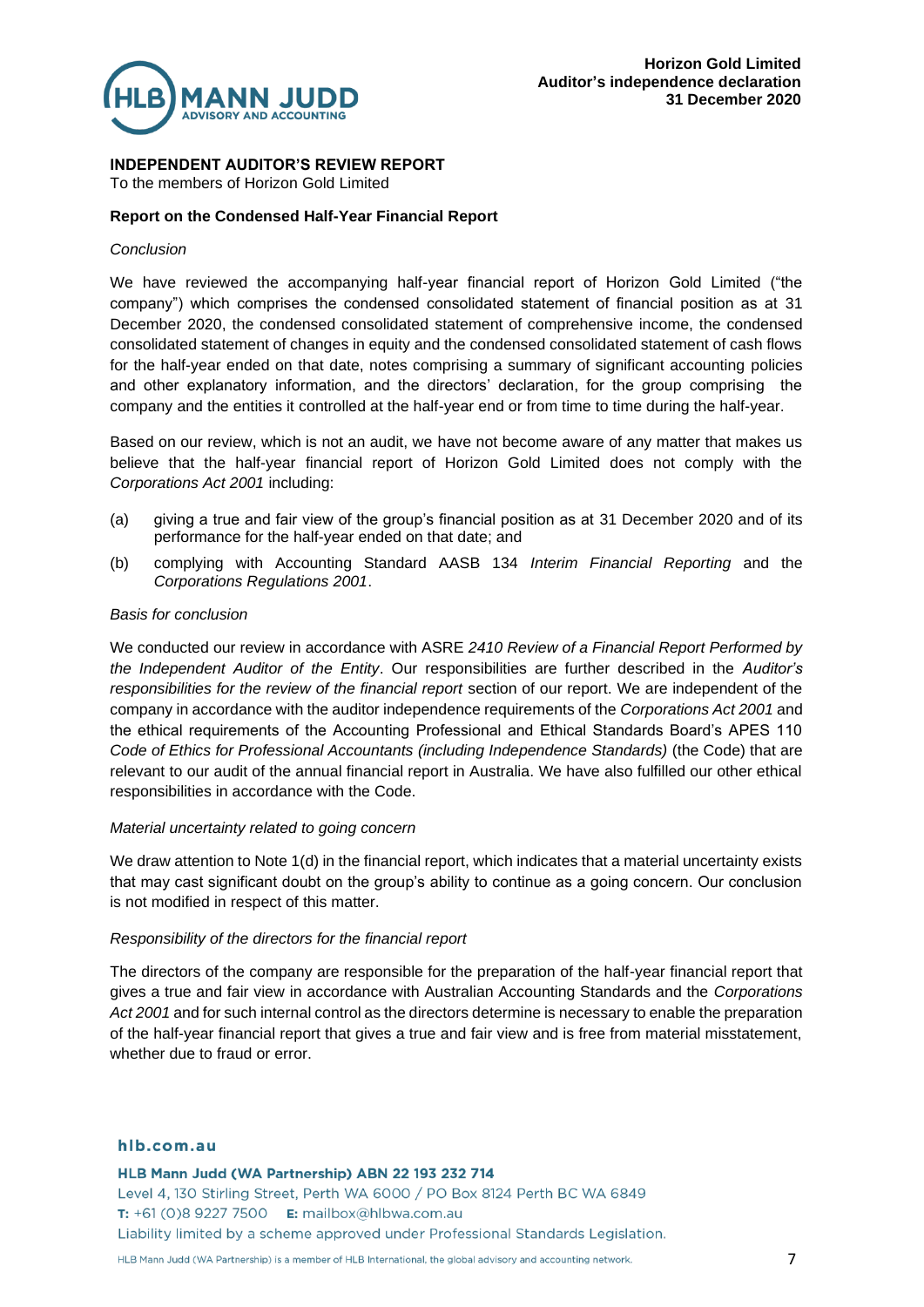

*Auditor's responsibility for the review of the financial report*

Our responsibility is to express a conclusion on the half-year financial report based on our review. ASRE 2410 requires us to conclude whether we have become aware of any matter that makes us believe that the half-year financial report is not in accordance with the *Corporations Act 2001* including giving a true and fair view of the group's financial position as at 31 December 2020 and its performance for the halfyear ended on that date, and complying with Accounting Standard AASB 134 *Interim Financial Reporting* and the *Corporations Regulations 2001*.

A review of a half-year financial report consists of making enquiries, primarily of persons responsible for financial and accounting matters, and applying analytical and other review procedures. A review is substantially less in scope than an audit conducted in accordance with Australian Auditing Standards and consequently does not enable us to obtain assurance that we would become aware of all significant matters that might be identified in an audit. Accordingly, we do not express an audit opinion.

### *Independence*

In conducting our review, we have complied with the independence requirements of the *Corporations Act 2001*.

HLB Mann Judd

**HLB Mann Judd B G McVeigh Chartered Accountants Partner**

**Perth, Western Australia 08 March 2021**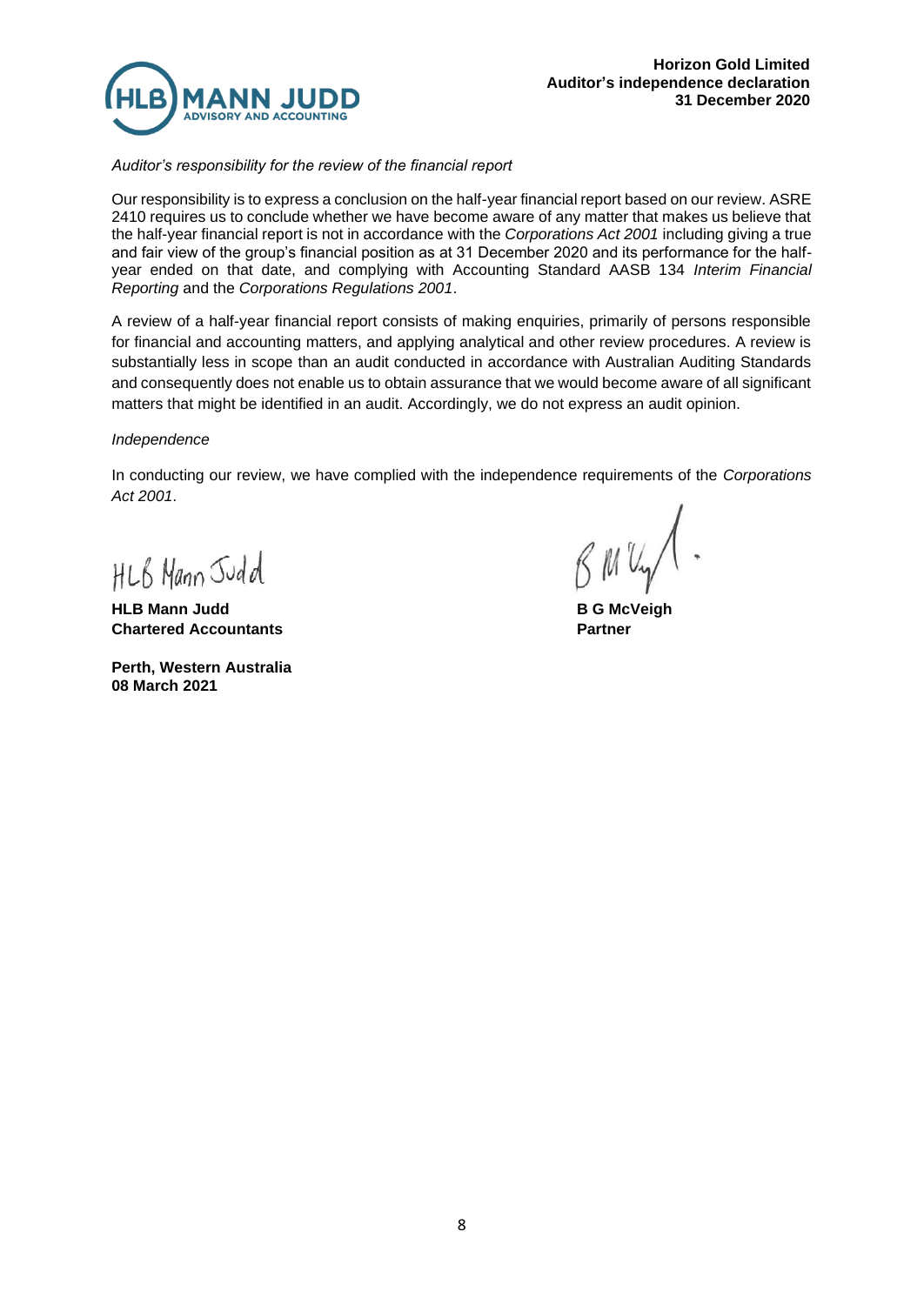**Horizon Gold Limited Directors' declaration 31 December 2020**

In accordance with a resolution of the directors of Horizon Gold Limited, I state that:

In the directors' opinion:

- (a) the interim financial statements and notes of Horizon Gold Limited for the interim period ended 31 December 2020:
	- (i) gives a true and fair view of the group's financial position as at 31 December 2020 and of its performance for the interim period ended on that date; and
	- (ii) complies with Accounting Standard AASB134: *Interim Financial Reporting*; and
- (b) subject to the achievement of matters set out in note 1(d), there are reasonable grounds to believe that the Company will be able to pay its debts as and when they become due and payable.

On behalf of the Board

Peter Sullivan *Chairman*

Perth, 8 March 2021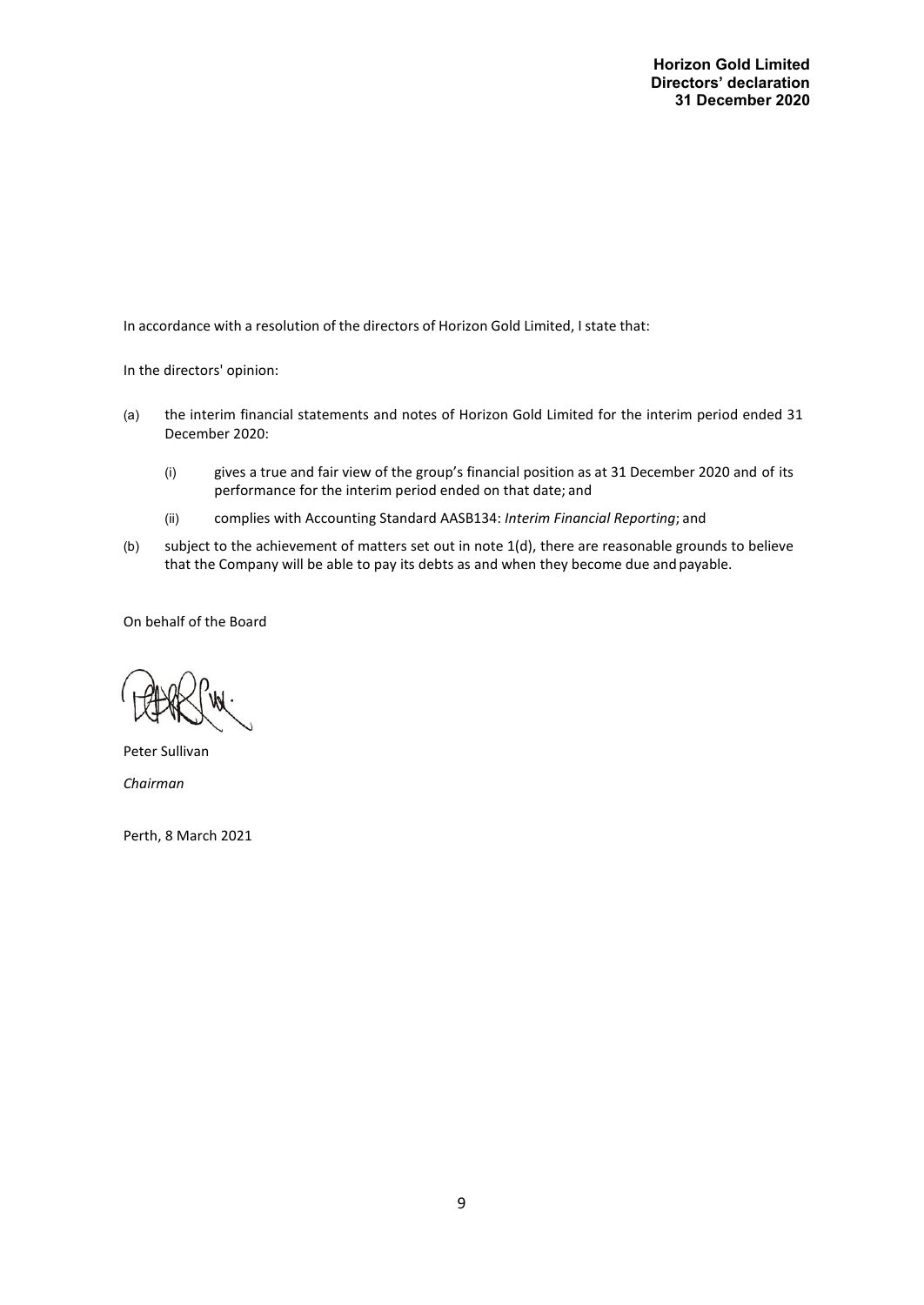### **Horizon Gold Limited Consolidated statement of comprehensive income For the interim period ended 31 December 2020**

|                                                                                                                                                                                                                   |              | <b>Consolidated</b><br><b>Period ended</b> |                               |
|-------------------------------------------------------------------------------------------------------------------------------------------------------------------------------------------------------------------|--------------|--------------------------------------------|-------------------------------|
|                                                                                                                                                                                                                   | <b>Notes</b> | 31 December<br>2020<br>\$'000              | 31 December<br>2019<br>\$'000 |
| Other income<br>Care and maintenance expenses<br>Corporate and administration costs<br>Gain / (loss) on remeasurement of Rehabilitation Provision liability<br>Exploration and evaluation expenditure written off |              | 4<br>(224)<br>(367)<br>287<br>(19)         | 17<br>(527)<br>(354)<br>(218) |
| Finance costs<br>Loss before income tax<br>Loss for the period                                                                                                                                                    | 3            | (20)<br>(339)<br>(339)                     | (43)<br>(1, 125)<br>(1, 125)  |
| Other comprehensive income / loss for the period, net of tax<br>Total comprehensive income for the period                                                                                                         |              | (339)                                      | (1, 125)                      |
| Loss for the half year is attributable to:<br><b>Owners of Horizon Gold Limited</b>                                                                                                                               |              | (339)                                      | (1, 125)                      |
| Total comprehensive loss for the half year is attributable to:<br>Owners of Horizon Gold Limited                                                                                                                  |              | (339)                                      | (1, 125)                      |
| Loss per share attributable to the ordinary equity holders of the                                                                                                                                                 |              | <b>Cents</b>                               | Cents                         |
| Company:<br>Basic and diluted loss per cents/share                                                                                                                                                                |              | (0.4)                                      | (1.5)                         |

*The above consolidated income statement should be read in conjunction with the accompanying notes.*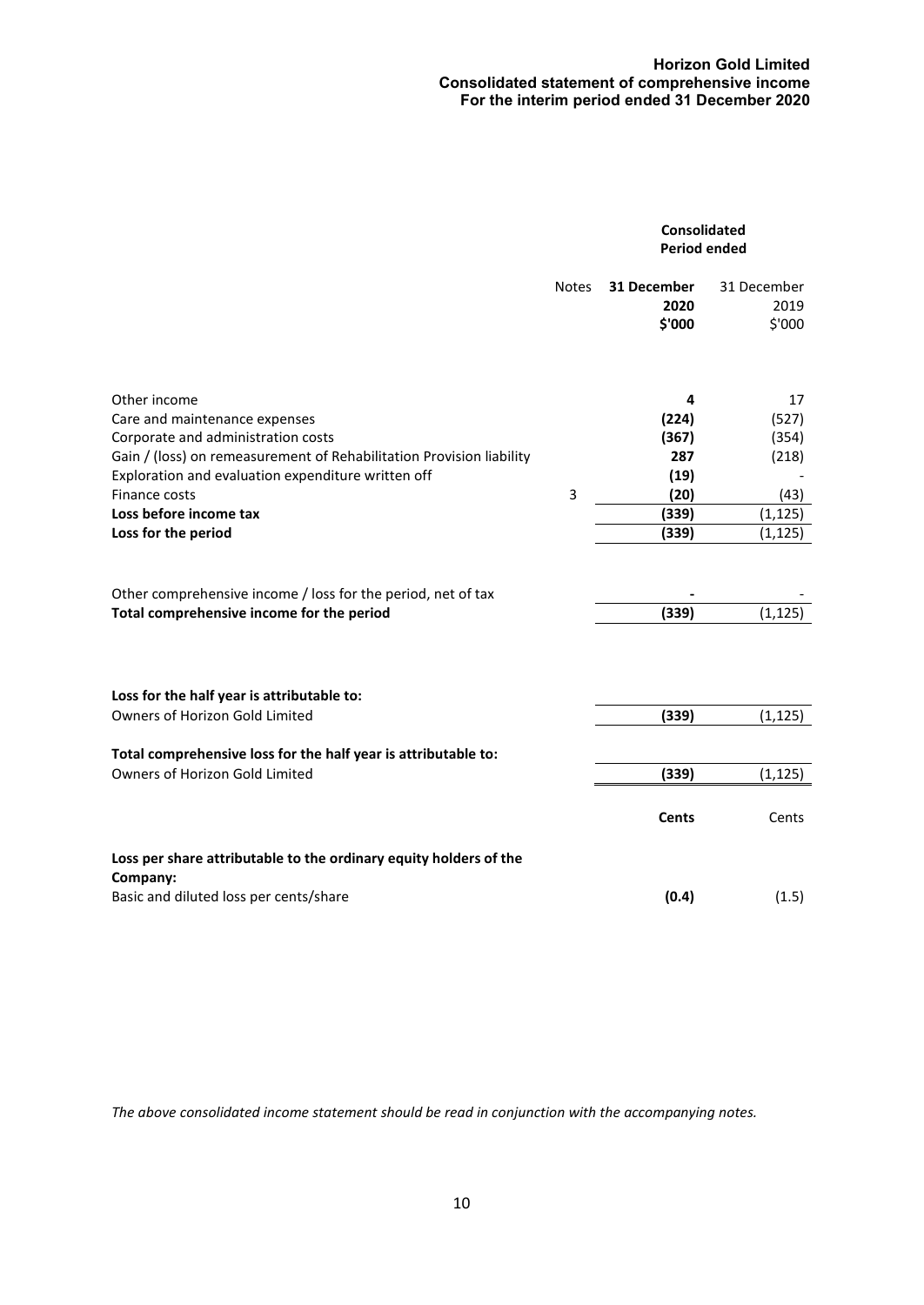### **Horizon Gold Limited Consolidated statement of financial position As at 31 December 2020**

|                                                  |              | <b>Consolidated entity</b> |            |
|--------------------------------------------------|--------------|----------------------------|------------|
|                                                  | <b>Notes</b> | 31 December                | 30 June    |
|                                                  |              | 2020                       | 2020       |
|                                                  |              | \$'000                     | \$'000     |
| <b>ASSETS</b>                                    |              |                            |            |
| <b>Current assets</b>                            |              |                            |            |
| Cash and cash equivalents                        | 4            | 1,072                      | 177        |
| Trade and other receivables                      |              | 81                         |            |
| Prepayments                                      |              | 16                         | 29         |
| <b>Total current assets</b>                      |              | 1,169                      | 206        |
|                                                  |              |                            |            |
| <b>Non-current assets</b>                        |              |                            |            |
| Property, plant and equipment                    |              | 4,321                      | 4,303      |
| Exploration and evaluation                       | 5            | 24,277                     | 23,100     |
| <b>Total non-current assets</b>                  |              | 28,598                     | 27,403     |
| <b>Total assets</b>                              |              | 29,767                     | 27,609     |
| <b>LIABILITIES</b><br><b>Current liabilities</b> |              |                            |            |
|                                                  |              |                            |            |
| Trade and other payables                         | 6            | 249                        | 246<br>618 |
| <b>Borrowings</b><br>Provisions                  |              |                            | 52         |
| <b>Total current liabilities</b>                 |              | 249                        | 916        |
|                                                  |              |                            |            |
| <b>Non-current liabilities</b>                   |              |                            |            |
| Provisions                                       | 7            | 10,649                     | 10,921     |
| <b>Total non-current liabilities</b>             |              | 10,649                     | 10,921     |
| <b>Total liabilities</b>                         |              | 10,898                     | 11,837     |
| <b>Net assets</b>                                |              | 18,869                     | 15,772     |
| <b>EQUITY</b>                                    |              |                            |            |
| Contributed equity                               | 8            | 33,107                     | 29,671     |
| <b>Accumulated losses</b>                        |              | (14, 238)                  | (13,899)   |
| <b>Total equity</b>                              |              | 18,869                     | 15,772     |
|                                                  |              |                            |            |

*The above consolidated statement of financial position should be read in conjunction with the accompanying notes.*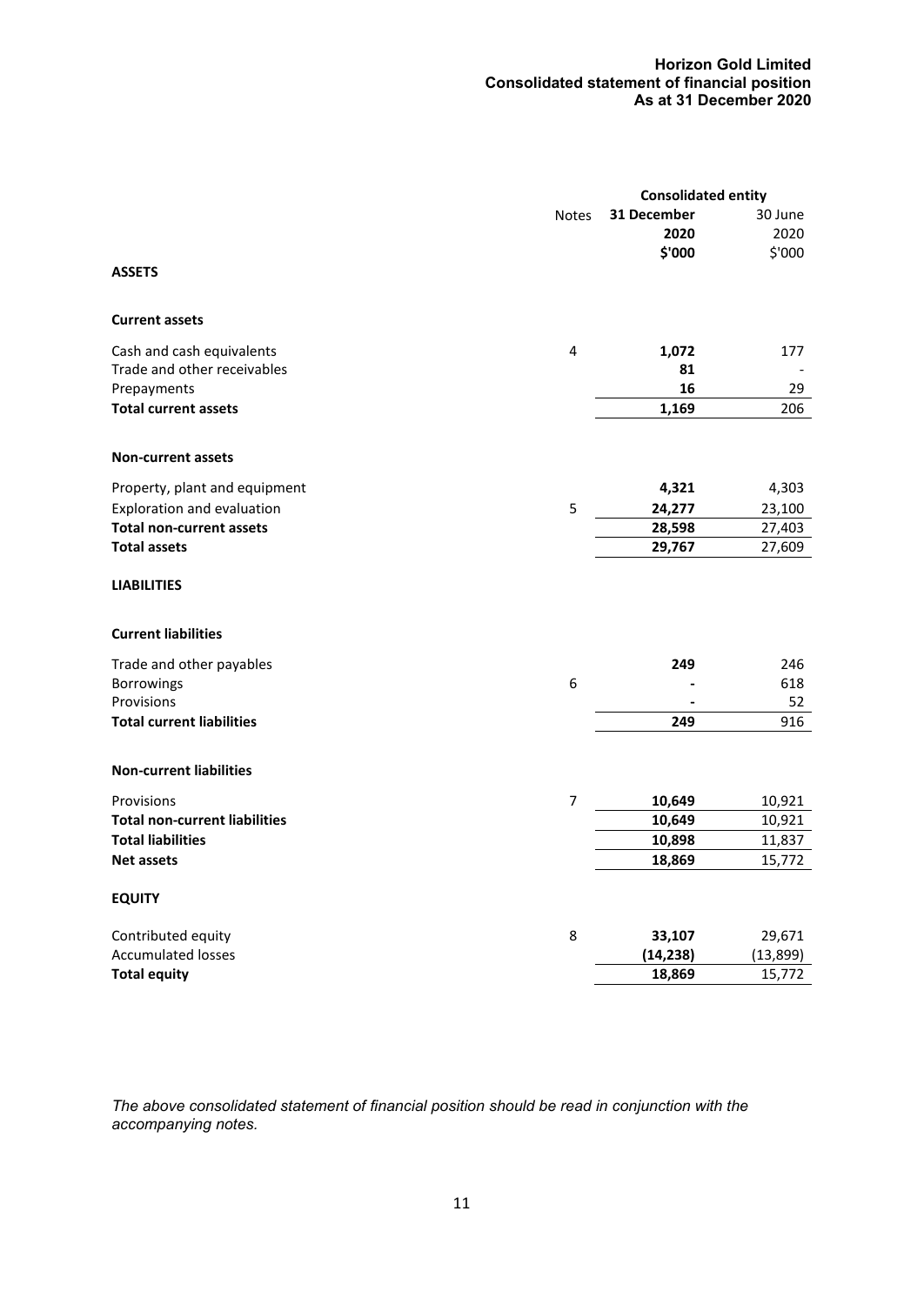### **Horizon Gold Limited Consolidated statement of changes in equity For the interim period ended 31 December 2020**

| <b>Consolidated entity</b>              | Contributed<br>equity<br>\$'000 | Accumulated<br>losses<br>\$'000 | Total<br>equity<br>\$'000 |
|-----------------------------------------|---------------------------------|---------------------------------|---------------------------|
| Balance 1 July 2019                     | 29,671                          | (18, 479)                       | 11,192                    |
| Loss for the period                     | $\overline{\phantom{a}}$        | (1, 125)                        | (1, 125)                  |
| Total comprehensive loss for the period | -                               | (1, 125)                        | (1, 125)                  |
| <b>Balance at 31 December 2019</b>      | 29,671                          | (19,604)                        | 10,067                    |

| <b>Consolidated entity</b>              | Contributed<br>equity<br>\$'000 | Accumulated<br>losses<br>\$'000 | <b>Total</b><br>equity<br>\$'000 |
|-----------------------------------------|---------------------------------|---------------------------------|----------------------------------|
| Balance 1 July 2020                     | 29,671                          | (13,899)                        | 15,772                           |
| Loss for the period                     |                                 | (339)                           | (339)                            |
| Total comprehensive loss for the period | $\overline{\phantom{a}}$        | (339)                           | (339)                            |
| Issue of shares as consideration        | 3,479                           |                                 | 3,479                            |
| <b>Transaction costs</b>                | (43)                            |                                 | (43)                             |
| <b>Balance at 31 December 2020</b>      | 33,107                          | (14,238)                        | 18,869                           |

*The above consolidated statement of changes in equity should be read in conjunction with the accompanying notes.*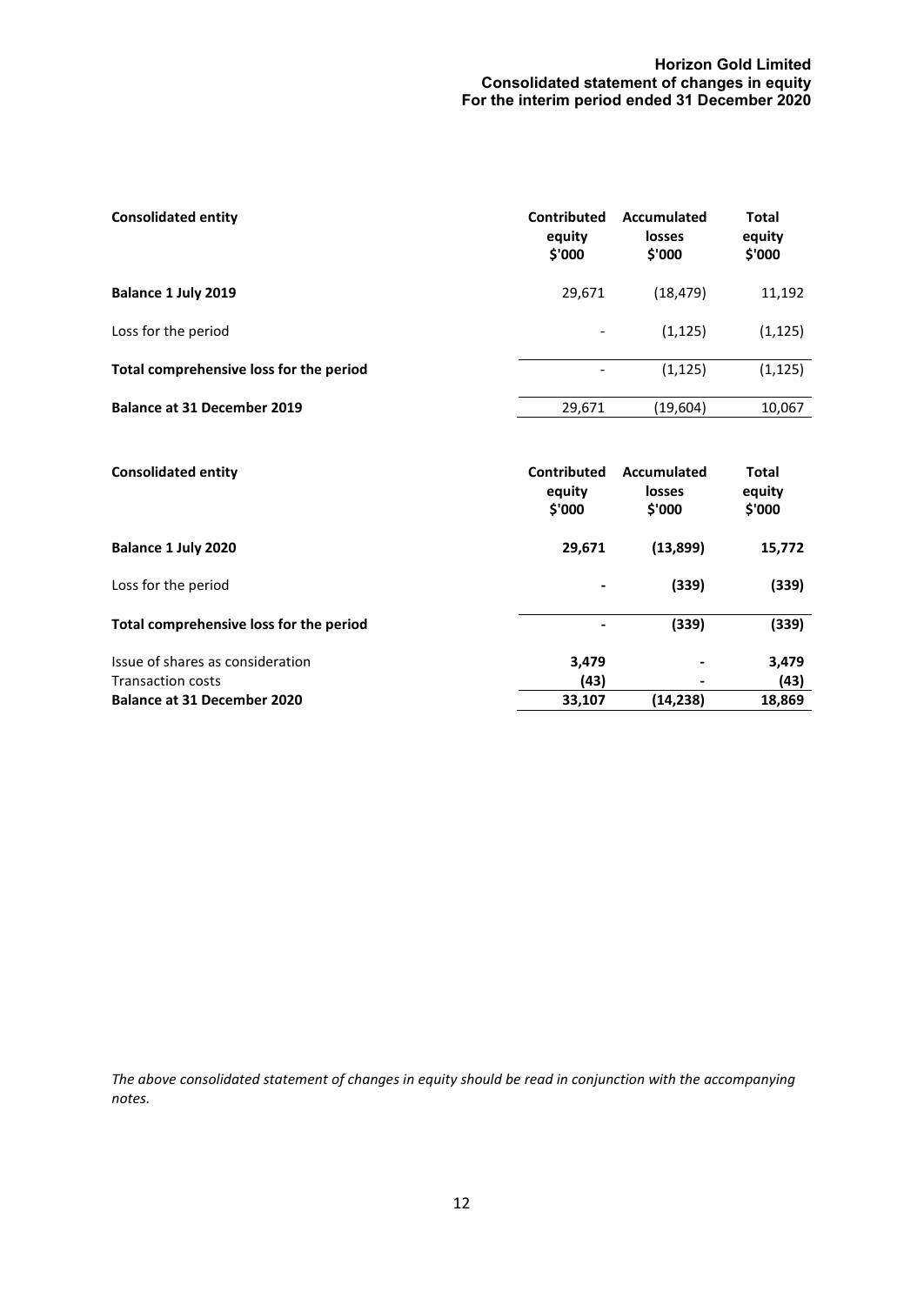|                                                                    | <b>Consolidated</b> |             |
|--------------------------------------------------------------------|---------------------|-------------|
|                                                                    | <b>Period ended</b> |             |
|                                                                    | Notes 31 December   | 31 December |
|                                                                    | 2020                | 2019        |
|                                                                    | \$'000              | \$'000      |
| Cash flows from operating activities                               |                     |             |
| Payments to suppliers and employees                                | (877)               | (527)       |
| Interest received                                                  |                     | 17          |
| Net cash outflow from operating activities                         | (873)               | (510)       |
| Cash flows from investing activities                               |                     |             |
| Payments for property, plant and equipment                         | (18)                | (4)         |
| Payments for exploration and evaluation expenditure                | (1,014)             | (941)       |
| Net cash outflow from investing activities                         | (1,032)             | (945)       |
| Cash flows from financing activities                               |                     |             |
| Proceeds from issue of shares                                      | 2,653               |             |
| Transaction costs related to issue of shares                       | (43)                |             |
| Proceeds from borrowings from related parties                      | 190                 |             |
| Net cash inflow from financing activities                          | 2,800               |             |
| Net increase / (decrease) in cash and cash equivalents             | 895                 | (1, 455)    |
| Cash and cash equivalents at the beginning of the financial period | 177                 | 1,879       |
| Cash and cash equivalents at end of the period<br>4                | 1,072               | 424         |

*The above consolidated statement of cash flows should be read in conjunction with the accompanying notes.*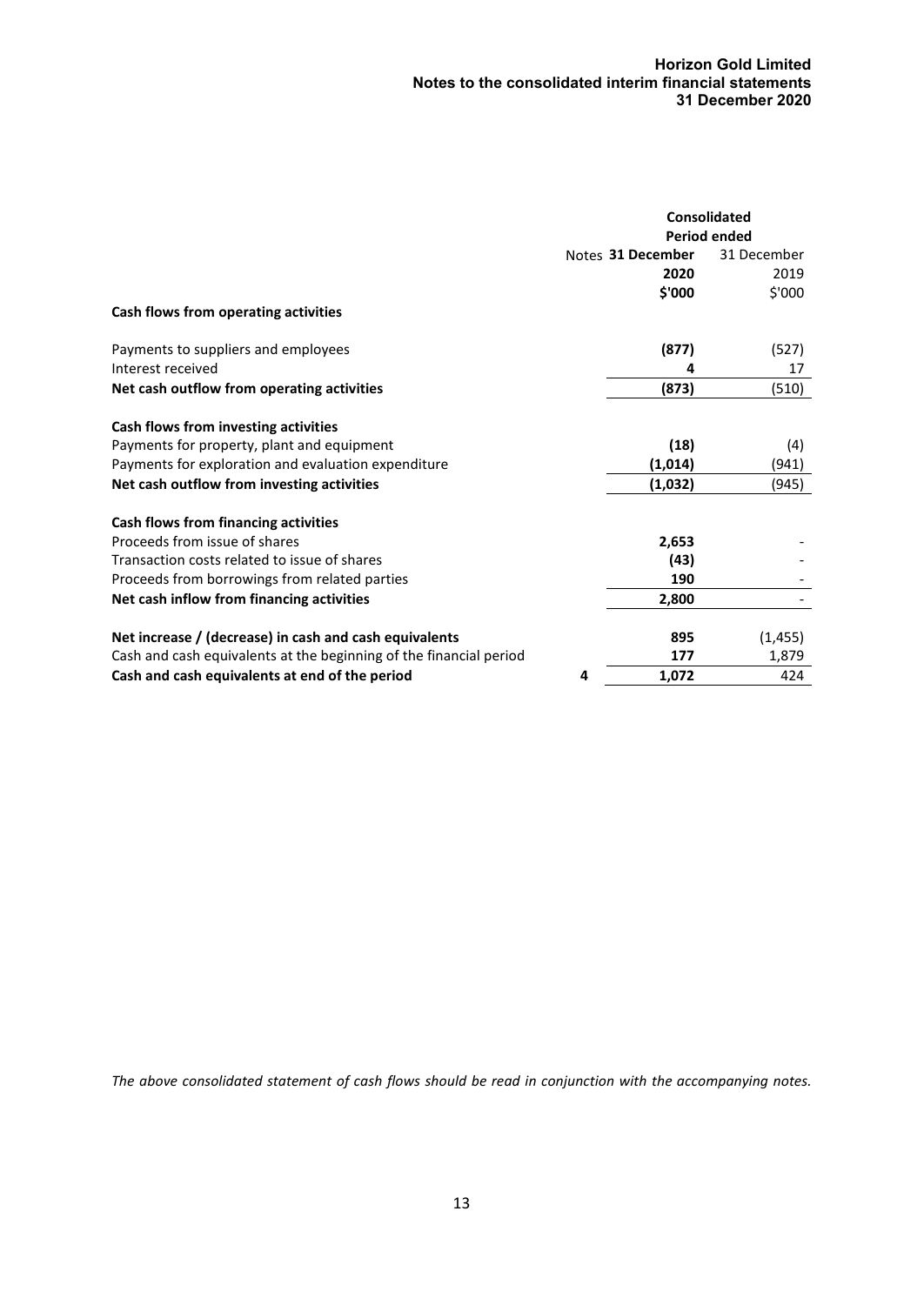### **1 Basis of Preparation of interim financial report**

The interim financial report of Horizon Gold Limited (the Company) for the period ended 31 December 2020 was authorised for issue in accordance with a resolution of the Directors on 9 March 2021.

Horizon Gold Limited is a for profit company limited by shares incorporated and domiciled in Australia whose shares are publicly traded on the Australian Stock Exchange.

The interim financial report does not include all notes of the type normally included within the annual financial report and therefore cannot be expected to provide as full an understanding of the financial performance, financial position and financing and investing activities of the consolidated entity as the annual financial report.

The interim financial report should be read in conjunction with the annual financial report of Horizon Gold Limited as at 30 June 2020.

It is also recommended that the interim financial report be considered together with any public announcements made by Horizon Gold Limited and its controlled entity during the period ended 31 December 2020 in accordance with the continuous disclosure obligations arising under ASX listing rules.

#### **(a) Basis of preparation of interim financial report**

The half-year financial report is a condensed general purpose financial report, which has been prepared in accordance with the requirements of the Corporations Act 2001 and AASB 134 *Interim Financial Reporting*. The half-year financial report has been prepared on a historical cost basis. For the purpose of preparing the half-year financial report, the half-year has been treated as a discrete reporting period.

The financial report is presented in Australian dollars and all values are rounded to the nearest thousand dollars (\$'000) unless otherwise stated, under the option available to the Company under Australian Securities and Investment Commission ("ASIC") (Rounding in Financial/Directors' Report) Instrument 2016/191. The Company is an entity to which the instrument applies.

#### **(b) Changes in accounting policies and disclosures**

The accounting policies adopted in the preparation of the half-year financial report are consistent with those adopted and disclosed in the Group's annual financial report for the year ended 30 June 2020, except for the adoption of new standards and interpretations as of 1 July 2020.

The adoption of any new and revised standards and interpretation effective 1 July 2020 has not resulted in any changes to Group's accounting policies and has no material effect on the amounts reported to the current or prior period.

#### **(c) New or amended Accounting Standards and Interpretations adopted**

The group has adopted all of the new or amended Accounting Standards and Interpretations issued by the Australian Accounting Standards Board ('AASB') that are mandatory for the current reporting period

Any new or amended Accounting Standards or Interpretations that are not yet mandatory have not been early adopted.

#### **(d) Going concern basis**

The Group incurred a net loss for the period ended 31 December 2020 of \$339,000 (2019: \$1,125,000) and a net cash outflow from operating activities of \$873,000 (2019: \$510,000). As at 31 December 2020, the Group had cash and cash equivalents of \$1,072,000 (30 June 2020: \$177,000).

Based on the Group's cashflow forecast, the Group will require additional funding in the next 12 months to enable the Group to continue its normal business activities and to ensure the realisation of assets and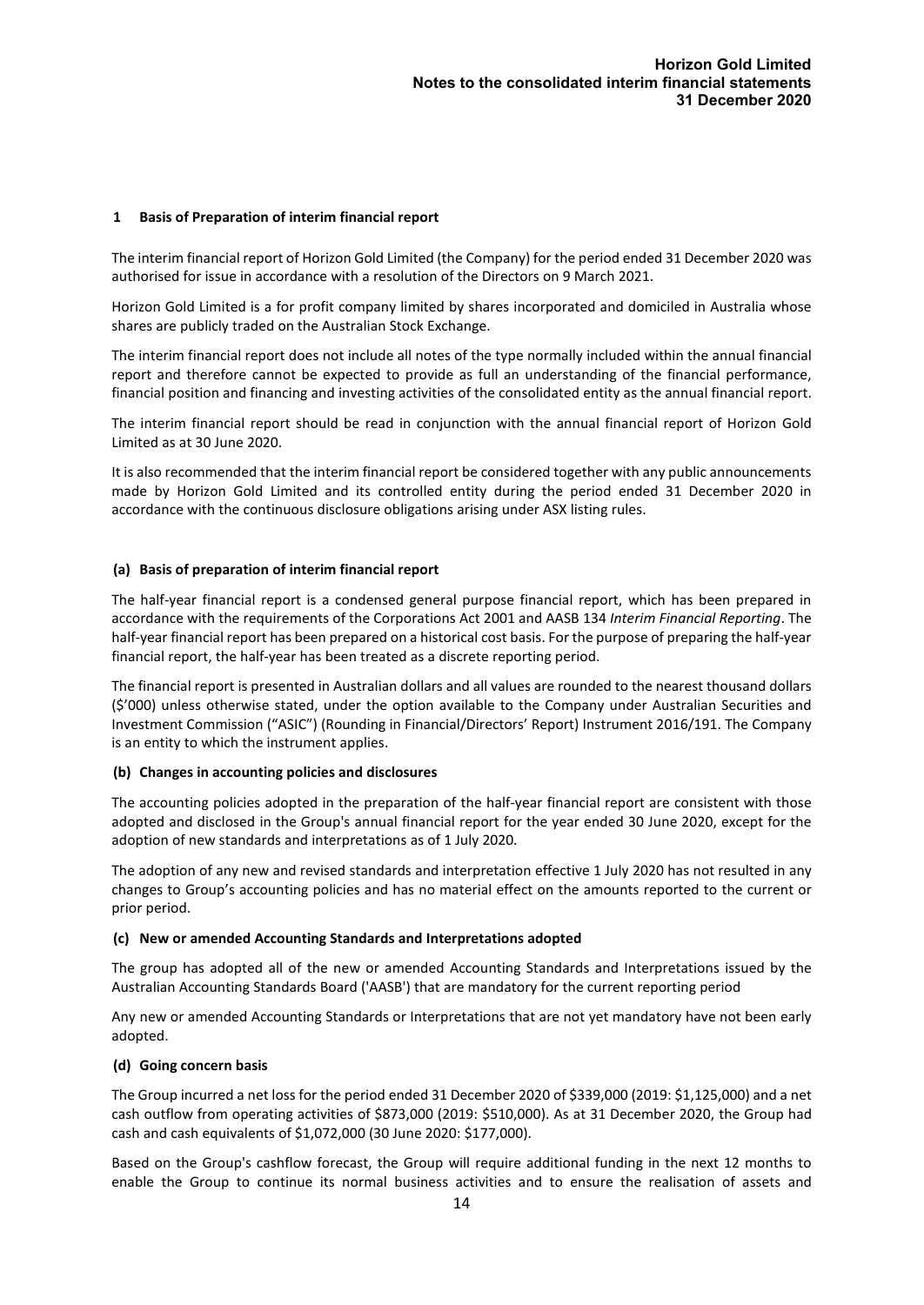extinguishment of liabilities as and when they fall due, including progression of its exploration and project development activities and meeting its annual tenement expenditure commitment.

The directors are satisfied that at the date of signing of the financial report, there are reasonable grounds to believe that the Group will be able to raise additional funding and obtain support from the Company's major shareholder to continue to meet its debts as and when they fall due and it is appropriate for the financial statements to be prepared on a going concern basis.

Should the Group not achieve the funding outcomes set out above, there is significant uncertainty as to whether the Group will continue as a going concern and therefore whether it will realise its assets and extinguish its liabilities in the normal course of business and at the amounts stated in the financial report. No adjustments have been made relating to the recoverability and classification of recorded asset amounts and classification of liabilities that might be necessary should the Company not continue as a going concern.

#### **2 Segment information**

#### **Description of segments**

The Company operates in one segment, being gold exploration. This is the basis on which internal reports are provided to the Directors for assessing performance and determining the allocation of resources within the Group.

The accounting policies applied for internal reporting purposes are consistent with those applied in preparation of the financial statements.

All of the Company's assets are located in Australia and the Company has no major customers as it does not generate any revenue.

### **3 Loss for the interim period**

|                                                        | <b>Consolidated entity</b><br><b>Period ended</b> |             |
|--------------------------------------------------------|---------------------------------------------------|-------------|
|                                                        | 31 December                                       | 31 December |
|                                                        | 2020                                              | 2019        |
|                                                        | \$'000                                            | \$'000      |
| Loss before income tax includes the following specific |                                                   |             |
| expenses:                                              |                                                   |             |
| Finance costs                                          |                                                   |             |
| Interest on borrowings                                 | 5                                                 |             |
| Unwinding of discount - rehabilitation                 | 15                                                | 43          |
|                                                        | 20                                                | 43          |

### **4 Current assets - Cash and cash equivalents**

|                                   | <b>Consolidated entity</b> |         |
|-----------------------------------|----------------------------|---------|
|                                   | 31 December                | 30 June |
|                                   | 2020                       | 2020    |
|                                   | \$'000                     | \$'000  |
| Cash at bank and on hand          | 267                        | 157     |
| Term deposits < 3 months maturity | 805                        | 20      |
|                                   | 1,072                      | 177     |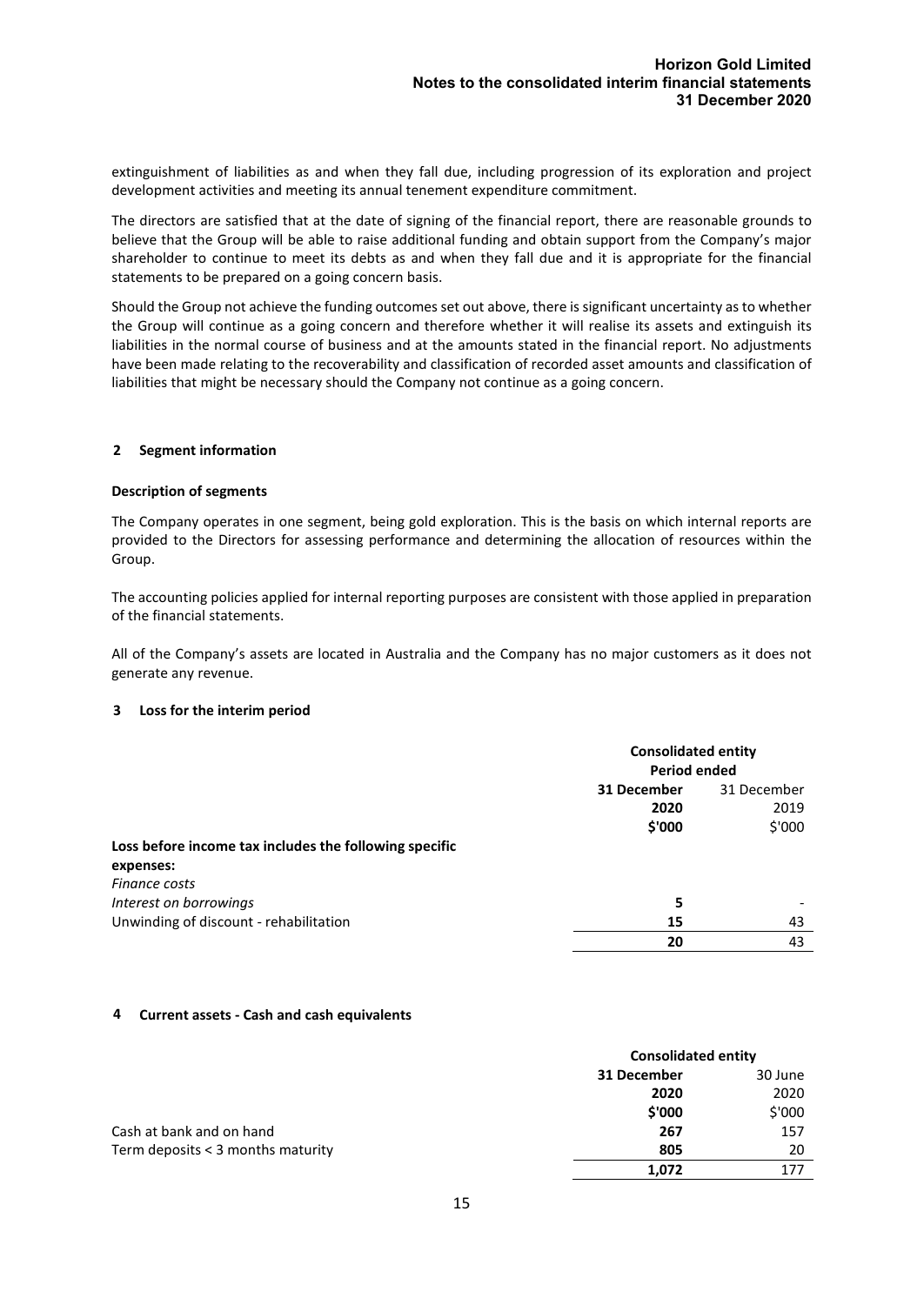#### **5 Non-current assets - Exploration and evaluation**

|                                                                | <b>Consolidated entity</b> |         |  |  |  |  |  |  |  |  |  |  |  |  |  |  |  |  |  |  |  |  |  |  |  |  |
|----------------------------------------------------------------|----------------------------|---------|--|--|--|--|--|--|--|--|--|--|--|--|--|--|--|--|--|--|--|--|--|--|--|--|
|                                                                | 31 December<br>2020        | 30 June |  |  |  |  |  |  |  |  |  |  |  |  |  |  |  |  |  |  |  |  |  |  |  |  |
|                                                                |                            |         |  |  |  |  |  |  |  |  |  |  |  |  |  |  |  |  |  |  |  |  |  |  |  |  |
|                                                                | \$'000                     | \$'000  |  |  |  |  |  |  |  |  |  |  |  |  |  |  |  |  |  |  |  |  |  |  |  |  |
| Opening net book amount at the beginning of the period         | 23,100                     | 15,715  |  |  |  |  |  |  |  |  |  |  |  |  |  |  |  |  |  |  |  |  |  |  |  |  |
| Additions                                                      | 1,196                      | 811     |  |  |  |  |  |  |  |  |  |  |  |  |  |  |  |  |  |  |  |  |  |  |  |  |
| Capitalised exploration and evaluation expenditure written off | (19)                       | (432)   |  |  |  |  |  |  |  |  |  |  |  |  |  |  |  |  |  |  |  |  |  |  |  |  |
| Reversal of impairment                                         |                            | 7,006   |  |  |  |  |  |  |  |  |  |  |  |  |  |  |  |  |  |  |  |  |  |  |  |  |
| Closing net book value at the end of the period                | 24,277                     | 23,100  |  |  |  |  |  |  |  |  |  |  |  |  |  |  |  |  |  |  |  |  |  |  |  |  |

The carrying value of exploration and evaluation expenditure has increased by \$1,177,000 during the current reporting period due to evaluation studies carried out by the Company on the Swan and Swift areas including an RC drilling program. See further details outlined in the "Exploration and Evaluation Activities" section of the Directors' Report. The ongoing carrying value of the Group's interest in exploration and evaluation expenditure is dependent upon the continuance of the Group's rights to tenure of the areas of interest, results of future exploration and the recoupment of costs through successful development and exploitation of the areas of interest, or alternatively, by their sale.

### **6 Current liabilities - Borrowings**

|                                       | <b>Consolidated entity</b> |        |
|---------------------------------------|----------------------------|--------|
|                                       | 31 December                |        |
|                                       | 2020                       | 2020   |
|                                       | \$'000                     | \$'000 |
| <b>Unsecured</b>                      |                            |        |
| Loans from related parties:           |                            |        |
| Loan from Panoramic Resources Limited | ٠                          | 316    |
| Loan from Zeta Resources Limited      | -                          | 302    |
| Total unsecured current borrowings    | ۰                          | 618    |

The loan from Panoramic Resources Limited (previously the parent entity of the Company) was at call, unsecured and interest free. The loan was fully repaid on 29 October 2020 through the issue of 726,550 Horizon Gold Limited shares. The debt arose from Panoramic Resources Limited providing technical, commercial, managerial expertise and services up to 30 April 2020 under a Management Agreement originally executed on 21 October 2016 and extended numerous times.

The loan from Zeta Resources Limited was in the form of an unsecured short term funding facility to a maximum of \$800,000. The funds could be drawn in tranches of not less than \$5,000 and Interest was payable at 7.5% per annum. In addition, a facility fee of \$12,000 was payable. On the 25 August 2020 the Company repaid the shortterm funding facility in full totalling \$509,247 through the offset of part of Zeta's contribution for its Rights Entitlement Issue. The Rights Issue closed on 2 September 2020 and was undertaken at 30 cents per share.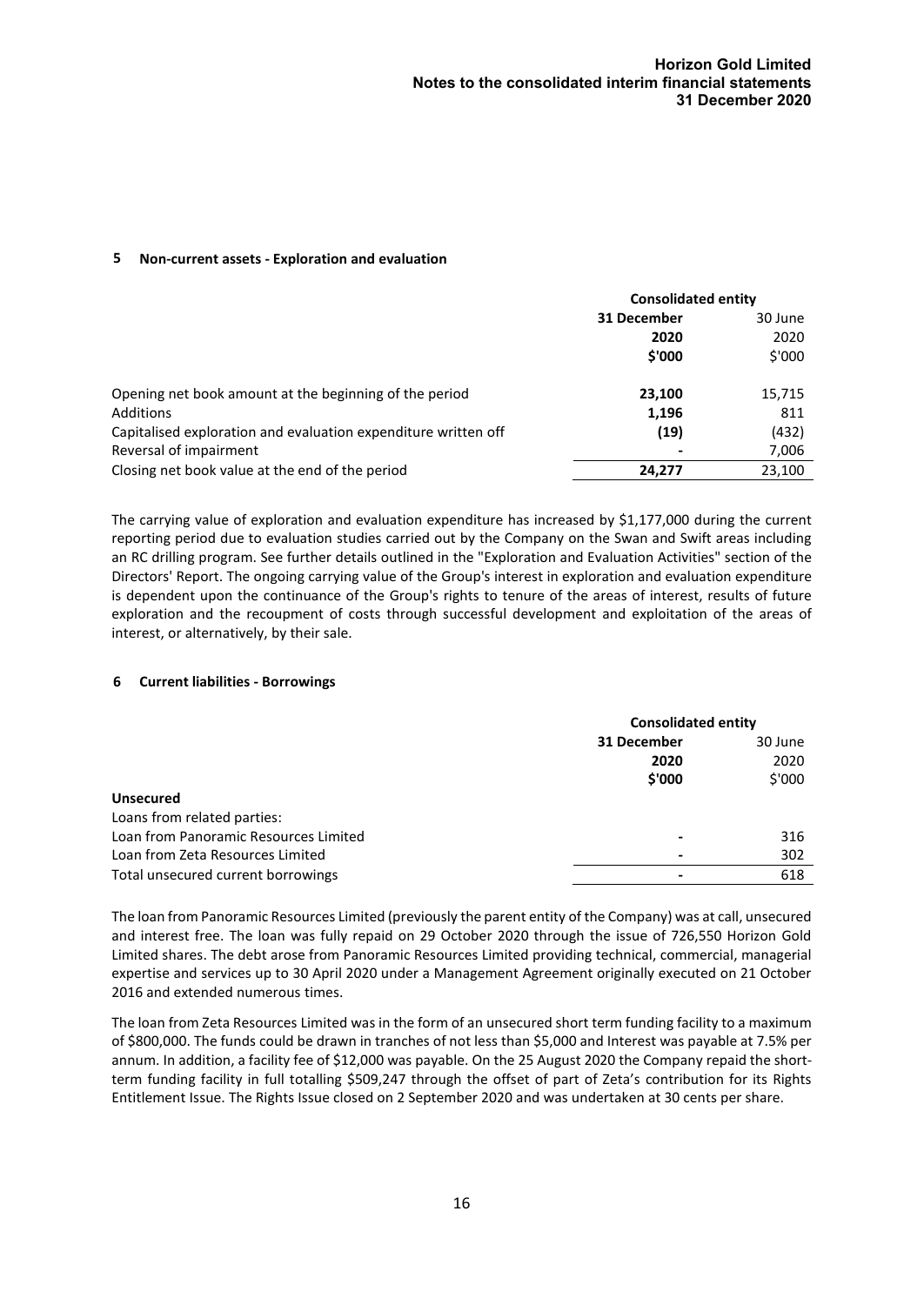### **7 Non-current liabilities - Provisions**

|                                                     | <b>Consolidated entity</b> |        |
|-----------------------------------------------------|----------------------------|--------|
|                                                     | 31 December                |        |
|                                                     | 2020                       | 2020   |
|                                                     | \$'000                     | \$'000 |
| Rehabilitation                                      |                            |        |
| Opening net book amount at the beginning the period | 10,921                     | 10,318 |
| Unwinding of discount                               | 15                         | 106    |
| Remeasurement of liability                          | (287)                      | 497    |
| Closing net book value at the end of the period     | 10.649                     | 10,921 |

A provision for rehabilitation is recognised in relation to the mining activities for costs such as reclamation, waste site closure, plant closure and other costs associated with the rehabilitation of a mining site. Estimates of the rehabilitation are based on the anticipated technology and legal requirements and future costs, which have been discounted to their present value. In determining the restoration provision, the entity has assumed no significant changes will occur in the relevant Federal and State legislations in relation to rehabilitation of such mines in the future.

Impact from the remeasurement of the rehabilitation liability has been recognised through the profit or loss given that the plant and equipment relating to this provision has been written down to its recoverable value.

### **8 Contributed equity**

### **(a) Ordinary share capital**

|                                 | <b>Consolidated entity</b> |         |
|---------------------------------|----------------------------|---------|
|                                 | 31 December                | 30 June |
|                                 | 2020                       | 2020    |
|                                 | \$'000                     | \$'000  |
| Issued share capital            | 33,107                     | 29,671  |
| <b>Total contributed equity</b> | 33,107                     | 29,671  |

### **(b) Movements in ordinary share capital**

|                                                                             | 31 December<br>2020<br><b>Shares</b> | 31 December<br>2020<br>\$'000 | 31 December<br>2019<br><b>Shares</b> | 31 December<br>2019<br>\$'000 |
|-----------------------------------------------------------------------------|--------------------------------------|-------------------------------|--------------------------------------|-------------------------------|
| Opening balance<br>Add: Issue of shares                                     | 76,530,617                           | 29,671                        | 76,530,617                           | 29,671                        |
| Rights Issue<br>$\blacksquare$<br>Settlement of Panoramic<br>$\blacksquare$ | 10,541,580                           | 3,163                         | $\overline{\phantom{0}}$             |                               |
| Resources Limited debt<br>Less: Transaction costs                           | 726,550                              | 316<br>(43)                   | $\,$                                 |                               |
| Closing balance                                                             | 87,798,747                           | 33,107                        | 76,530,617                           | 29,671                        |